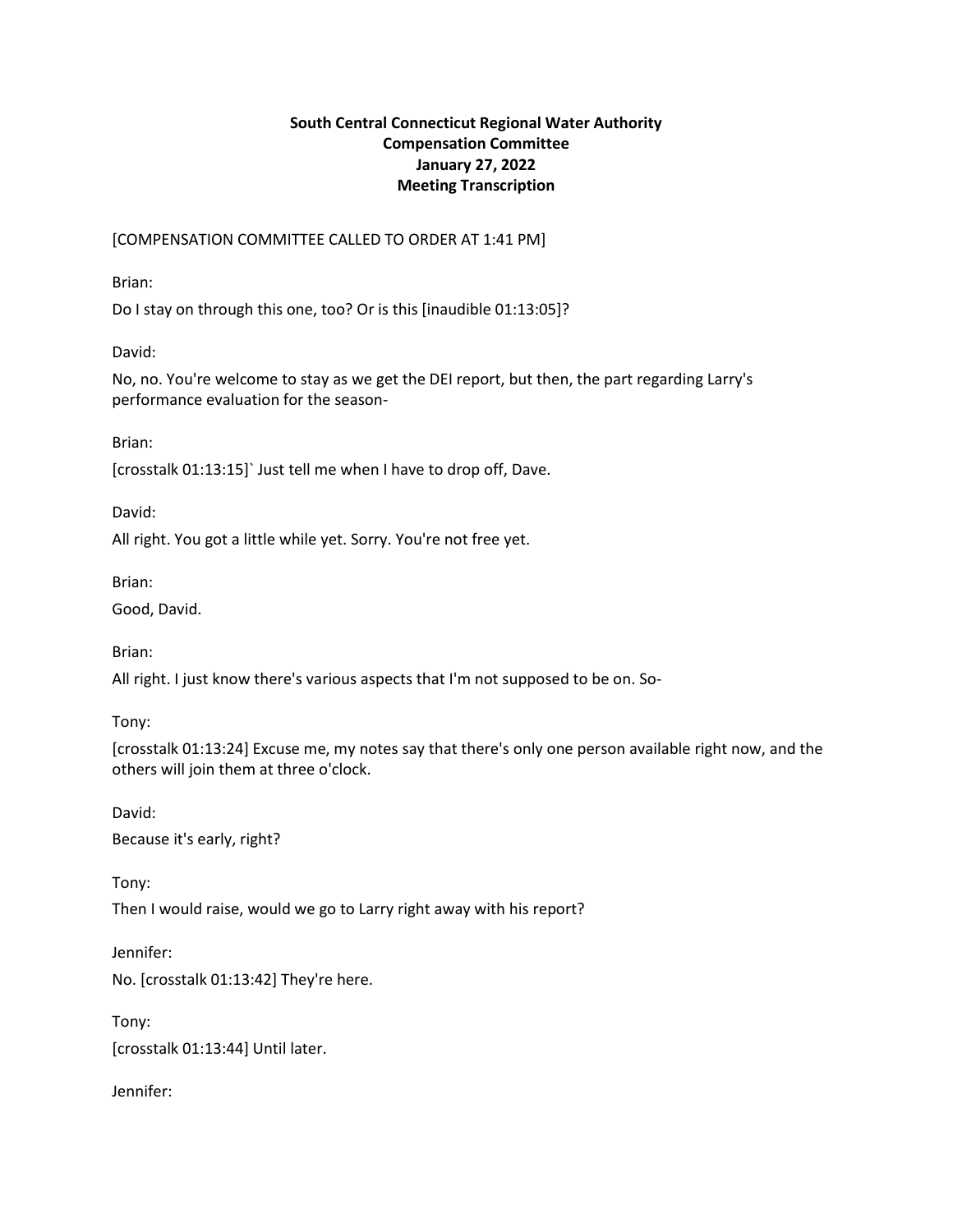[crosstalk 01:13:45] They're here.

David:

[crosstalk 01:13:45] They're there. They're on the screen [crosstalk 01:13:44] so that's good.

Tony:

They're here?

Jennifer:

Yes.

David: Yep. Worked out well. So.

Tony:

Where's Jennifer? Oh, okay. So we can, [crosstalk 01:13:54] the compensation committee has three elements on its agenda today, the minutes, the diversity group, and the CEO goals. I would entertain a motion to approve the minutes of the July 15th meeting. You all remember that, six months ago?

Catherine:

I'll move the question.

Suzanne And I'll second.

Tony: And there's a second. All in favor, aye.

Various speakers:

Aye.

Tony:

Opposed? Abstain? Motion carries. Thank you.

Tony:

Let's move on to the second element, which is the diversity, equity, and inclusion update. Who's going to lead that, guys? [crosstalk 01:14:40]

Larry:

By way of introduction, as you know, we started last, gee, it was in 2020, we started discussion, at the leadership team level, about the need to increase and improve our diversity, equity, and inclusion activities. We retained a consultant by the name of Leading Culture Solutions. And Andrea Hawkins is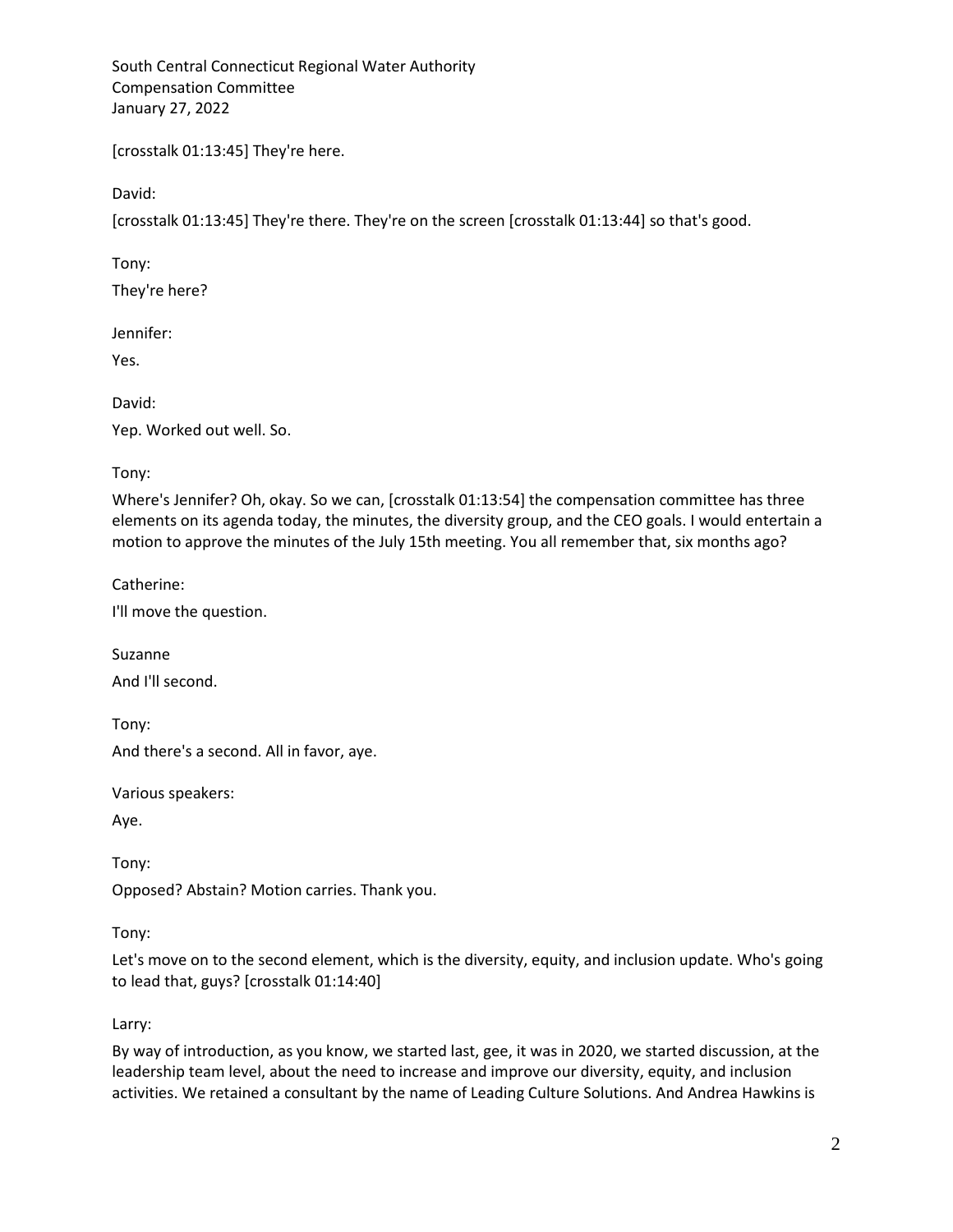the principal in that firm. And she has been guiding senior management, as well as a recently formed employee group, in mapping out our D, E, and I efforts. And so, I've asked Andrea and two employees who are involved in the TIDE Council, which is, together increasing diversity and equity in the RWA, and Aziza Hill, who's a business partner in the IT department, and Amrik Matharu, who is in the operations department, will also provide an update. So, Andrea will kick it off and provide an overview of our D, E, and I efforts, and what we've been doing. And then, Aziza and Amrik will provide a little bit more detail on some of the most recent activities. So with Andrea, I'll turn it over to you, and thank you for being with us.

## Andrea:

Wonderful. Wonderful. Thank you, Larry. Good to see everyone today. It has been a fun journey here with the Regional Water Authority. We started our work, almost a year ago now, and started with doing a survey to get an understanding of what the current state of diversity, equity, and inclusion was for Regional Water Authority. From that data in the survey, we able to identify five strengths and five opportunities for this organization to focus on. We collected all that information, and that was the foundation of helping to form this council of folks, within the organization, who were going to help identify how to address the opportunities, and continue to work and build on the strengths. So, your TIDE group, so tapping inclusion, diversity, and equity, is the group of 15 to 20 individuals across the organization, representing different ages, and races, and departments, and union versus non-union, that come together every three weeks to talk about how do we continue to advance diversity, equity, and inclusion initiatives at the RWA?

## Andrea:

Like I said, these are an engaged group of folks. They think critically, not only about the right thing to do when working with one another, but also how is that going to help advance the goals of the Regional Water Authority? They think very specifically about how to do that. And so, I've been really honored to work with this esteemed group of folks. Larry has been incredibly supportive of the work that's been happening, and as has the leadership team here. So, I am so honored to turn it over to Aziza Hill, who is going to kick us off, and tell you a little bit more about the journey. Aziza.

## Aziza:

Thank you, Andrea. Good afternoon, everyone. I'm going to go through a couple of slides here, and then Amrik is going to provide some information on the tail end of this presentation. So, what we have on this screen, here, is our roadmap, at a glance. This roadmap, it covers our diversity, equity, and inclusion journey. As Andrea mentioned, we embarked on this journey in 2021, partnered with her organization, Leading Culture Solutions.

## Aziza:

During the listening phase, employees provided input through the survey, focus groups, and interviews, which were extremely helpful, identifying the key themes for the RWA. Last June, the establishment of the TIDE council, which includes, like Andrea mentioned, a representation across all business areas, was a key milestone for us, embarking in this journey. In November, we established the D, E, and I mission, vision, values, and roadmap, which were critical roadmaps, I'm sorry, critical foundational building blocks for our road map. In 2022, we will be entering our learning phase, which Amrik will provide more highlights on, a little later in our presentation.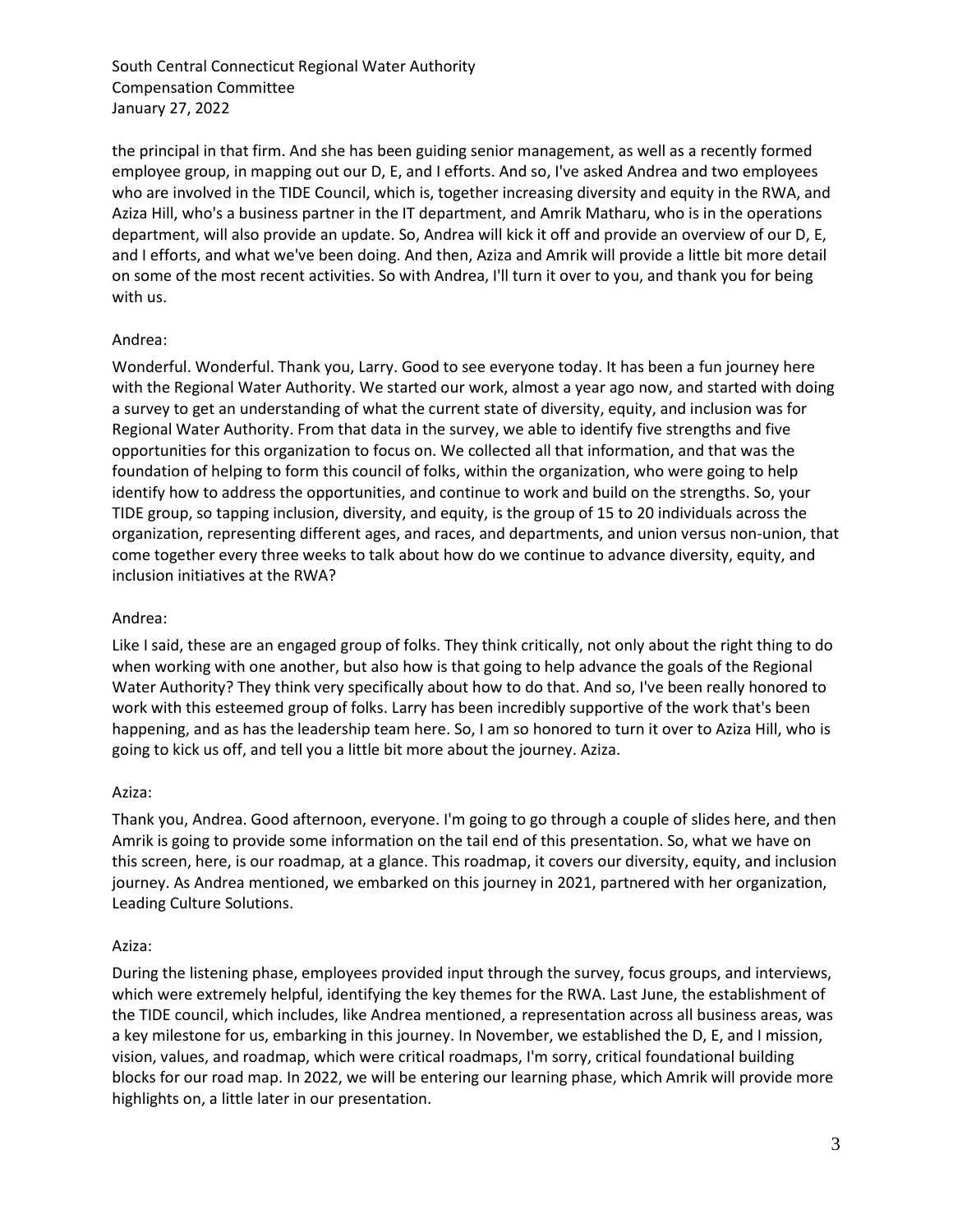# Aziza:

If you can go on to the next slide. So here, as I mentioned, is our mission, vision, and values. With our mission and vision, this provides a vehicle for communicating our organization's purpose and values. The TIDE council worked collectively to establish our D, E, and I mission, which is building an equitable and inclusive culture [inaudible 01:20:12] of all employees. Our vision, which is strengthening our foundation for innovation and future growth, by providing opportunities for all.

## Aziza:

In our values, the four key items we focused on in our values were honesty, being open minded, welcoming, and being unbiased.

## Aziza:

Next slide, please. Actually, can you go back? I did want to touch on our central challenge. So our central challenge, we looked at this challenge for strengthening our transparency, and inclusion to improve trust, improve morale, and grow equitably. Some of the strategic priorities and initiatives to achieve this challenge includes career growth mentorship, which was a very hot topic that came up across our interviews, creating employee development plans, increasing employee engagement with the COVID events and future parties. That was another topic of being inclusive during COVID. And focusing on workplace wellness, which we have had two virtual wellness programs this month. I believe one is actually today, a wellness program that's being offered to our employees.

## Aziza:

Okay, next slide. So, as Andrea mentioned in our intro, there, we identified some strengths and opportunities. With this slide, we'll cover the key strengths that employees felt we have at RWA.

## Aziza:

The first one is belonging. So, employees felt that they are being acknowledged, for the most part, and appreciated for their contributions at RWA.

## Aziza:

Feeling safe. For the most part, most employees feel that our facilities are suitable and safe. They also feel that the timely, weekly safety message is sent out by our safety administrator is very helpful. And they also felt that our COVID preparedness was good.

## Aziza:

Collaboration. Employees felt that working collectively and virtually with peers in their departments, and other business areas to support operational and project work is working. And during this COVID time. So, COVID in its unexpected reality, has changed how we work, but many employees have identified the support of their peers and leadership has been helpful in them being productive.

## Aziza:

And last, but not least, fairness. For the most part, many employees feel that they are being treated fairly.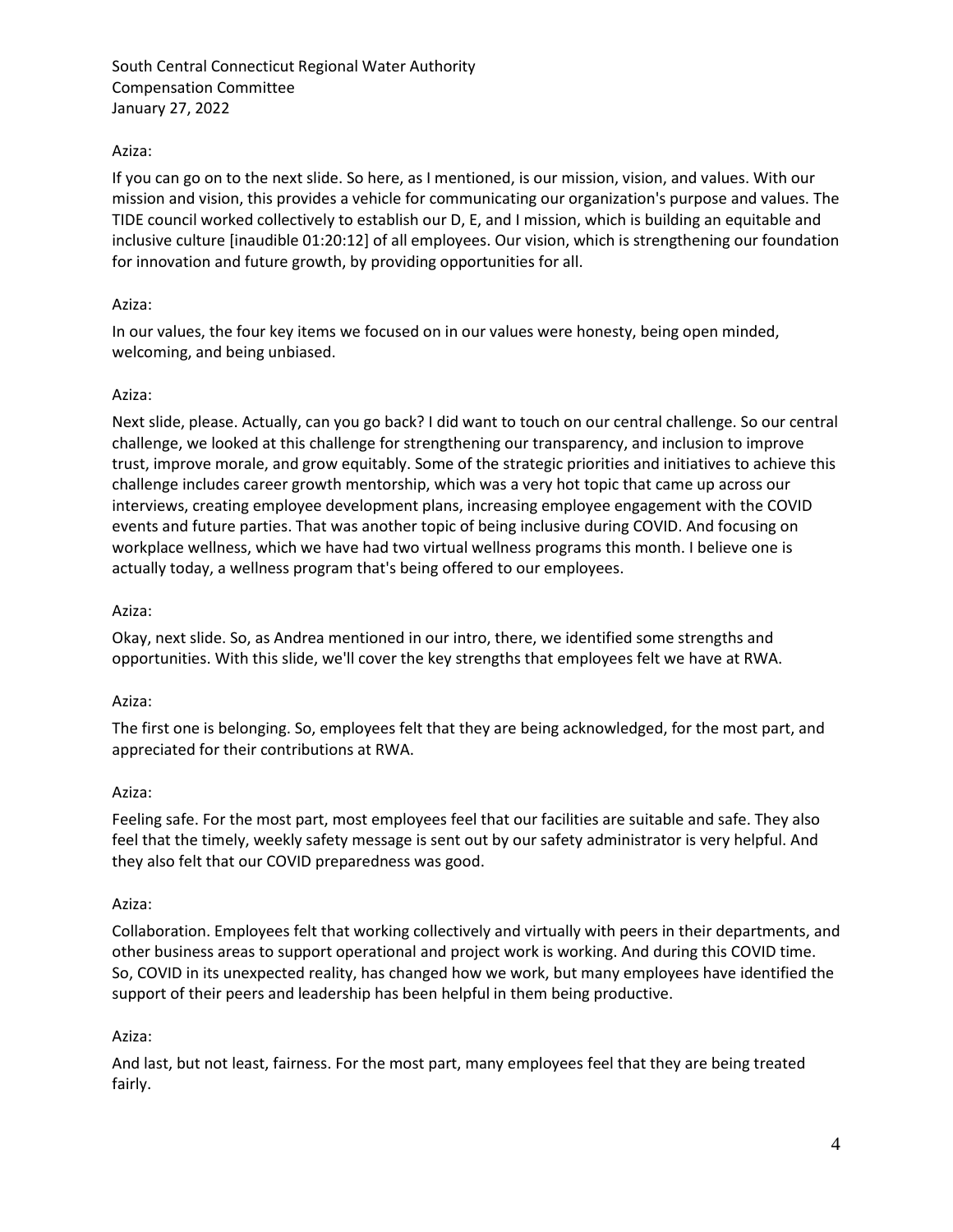## Aziza:

Next slide, please. Now, some opportunities where we can improve some. Some employees felt that leveraging the strength of diversity is an area where we can improve. And this is by recognizing and utilizing the unique strengths of each employee to increase the productivity and profitability of our organization.

## Aziza:

Transparency. This includes being more open and timely with communications. Overall, I think we are doing well with this, but there's always room for improvement.

## Aziza:

Active listening, paying attention to employees' feedback and concerns was an item that was brought up by some of the employees in the survey.

## Aziza:

And fairness, which is brought up, again, here. And opportunities. Some employees feel that eliminating favoritism, and treating others like you would like to be treated, is an area where we can revisit.

## Aziza:

And respect. So, Larry touched upon respect in his leadership message earlier this month, which I felt was a timely message to start the new year off with.

## Aziza:

Before I wrap up my section, I just want to say that participating in the D, E, and I journey has been rewarding, knowing that I'm contributing to our important journey to inclusion. Collaborating with my peers and LCS has been refreshing, and at times, insightful, with the thought provoking discussions developing our foundation. The TIDE team is very passionate in successfully achieving this journey, with the support of our leadership. We recognize it's not a sprint, but a marathon. And Amrik will now provide additional highlights around common themes in the learning phase. Thank you.

## Amrik:

All right. Thanks, Aziza. My name's Amrik Matharu. I sit in operations, and I've been here about a year. So just to echo everything that Aziza said, it's been great to be a part of the TIDE council.

## Amrik:

So, piggybacking off of the previous slide, you'll see the same areas of opportunity listed above. Leverage diversity, transparency, value all employees, fairness, collaboration. But the important stuff is what's below. Those are further areas of improvement that we identified in our work with the TIDE council, that we can start moving the needle on, to improve D, E, and I at the RWA.

## Amrik:

So, things like leveraging diversity, not just in leadership positions, but with new hires. And then, that'll also grow an area of leveraging the diversity of thought, because everybody's going through life with a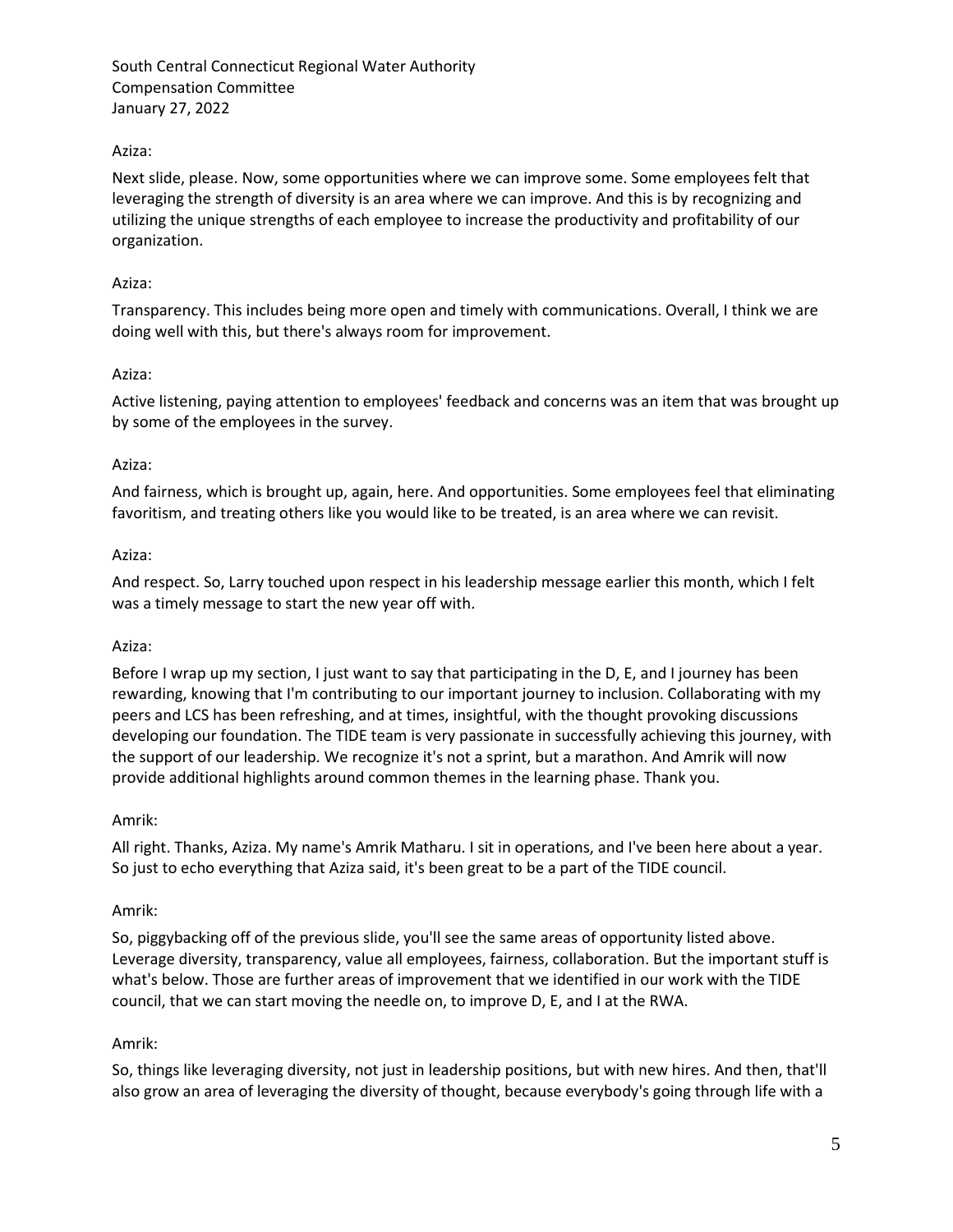different perspective, with a different lens. And when you start trying to bring people to the table to make decisions, those additional new perspectives could result in something that you wouldn't have had, previously.

## Amrik:

Transparency. There's the theme of communication. And that's something that we talked about pretty frequently in our work with the TIDE council. Here, you'll see improving communication by making it more inclusive, growing participation.

## Amrik:

But, I thought the one that was most important was clear understanding, through communication. So, it's not just enough for a coach or someone to say, "Let's go win a game," right? It's more helpful to hear, "Let's go win a game by dominating time of possession," right? And, from that, you can start saying, "All right, well, if we want to dominate time of possession, we can do that by this, or by this, or by this." So, that was an interesting tip that we got from our work.

## Amrik:

And then, you'll see other things like active listening under respect, that Aziza talked about earlier. Fairness and accountability, accountability also being a recurring theme in our work. And then communication again, leading into collaboration, as a vehicle to create more cross department, cross business function, collaboration, and work.

## Amrik:

Next slide. Thanks. So here, you'll see the roadmap for what we are trying to do, and what we're working through with LCS and Andrea. We've completed the listen phase, as Aziza described earlier, with the survey. And that provided a jumping off point, that highlighted those areas for opportunity that the TIDE council identified, and that we're going to start working towards.

## Amrik:

Where we are right now is, I think, the most important portion, the learning phase, where we get to really take a look at where we are with D, E and I, understand the history, and how we got here. And once we do that, and if we do that well enough, we'll see the result of that pay off tenfold, when we start to lean in and live.

## Amrik:

And this roadmap isn't something that just the TIDE council or Andrea takes part in. This is really something that we should all start applying, from leadership positions, to new hires walking in the door, all of... By putting something like this into practice, you can start making incremental changes with every interaction you have, throughout your company. Next slide. Thanks.

## Amrik:

So the learn cycle. Ensure what we really want to do here is provide leaders with a practical standing of diversity, equity and inclusion. Now, that means you've got to understand how we got here. You got to understand how D, E and I can be communicated effectively to our culture. And that's important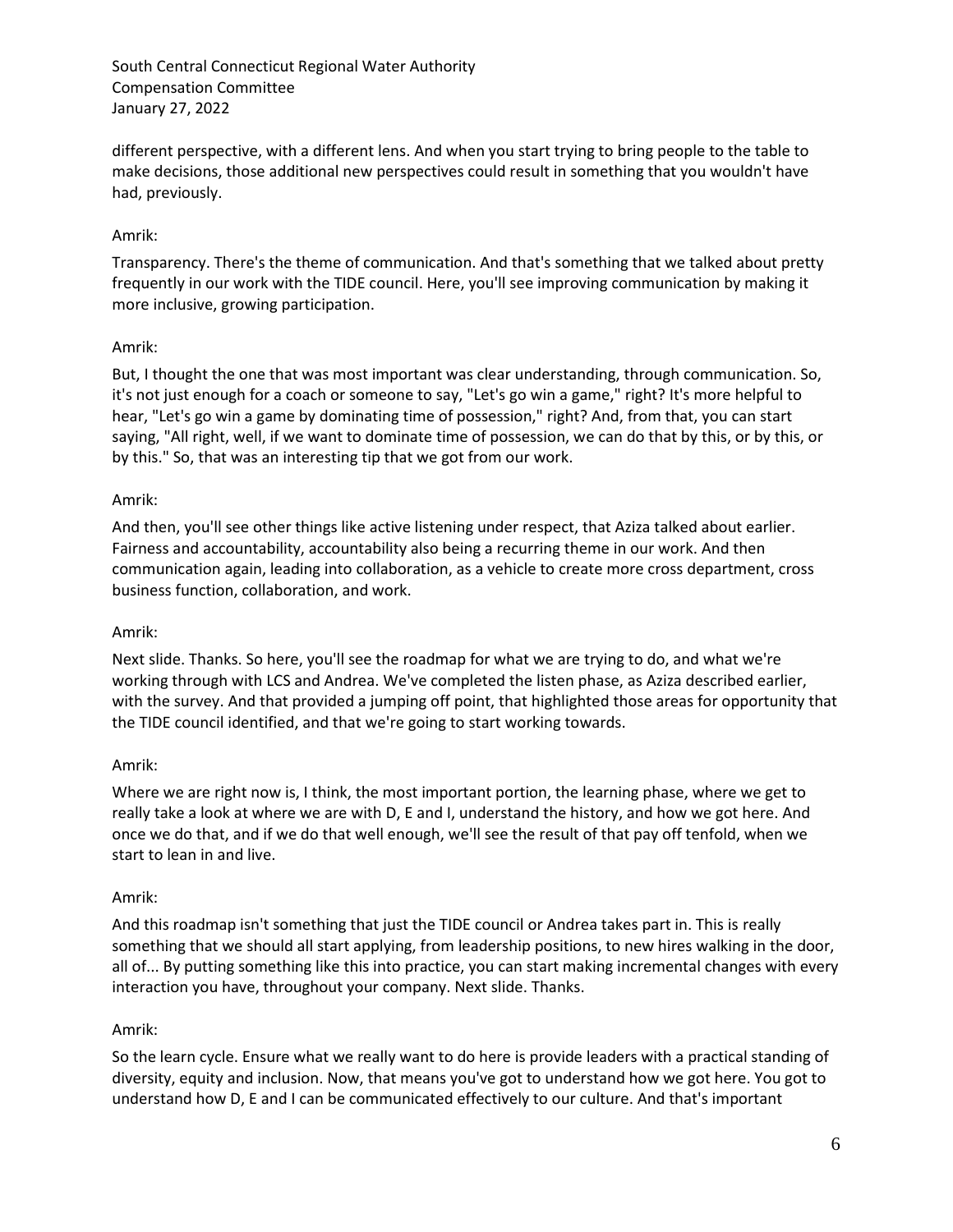because it varies from industry to industry. And you've got to take a good look at your workforce, and it's going to vary person to person. And once you understand those two things, you can start seeing how all of these changes and improvements we can make will help us in a business sense, as well. And it's important to provide leaders with the context and the skills to have these conversations, because they're on the forefront. A lot of leading is by doing, and I think that's very evident here. A lot of our guys that are in supervisor positions have done the groundwork, whether it's customer service, or construction and operations, or running a control room-

#### Amrik:

... or construction and operations or running a control room. If they take those same skills that have gotten them to the management level positions and apply them to the DE&I context, we really will start to see pretty rapid and significant change. Next slide. Thanks. All of these things, they're great ideas, but they only work if we have the right people behind it. So championing by our executive teams, Larry's made a very good priority here with setting up the [Tide 01:32:38] council and enabling us to continue our work. But even with that, we still need help from other functions of the business. We may have a good idea, whether it's a collaboration with another department or putting together trainings or participation events to grow more awareness of what we're doing, but that requires help from communications, from IT, from marketing, from other functions of our business as well.

#### Amrik:

All of these things will be effective if everyone starts putting them into practice, from frontline managers to executive level positions and all staff, whether you're walking in the door or you've been here 10 years. Like I said earlier, that little roadmap that we are working through, everybody should be working to, and every little bit helps. So with all of that, we are starting down a very long road. Aziza hit on it. It is definitely a marathon and not a sprint, but I'd also like to say, we are not the only company, utility, or otherwise that are at the beginning of this journey. So I encourage you to reach out to other people, whether it's in this organization, out of the organization, to get more perspective on what this DE&I includes, because it's not always the things that are top of mind right this second. You have to look at where your workforce is going to be further down the road.

#### Amrik:

Right now, we're at a point where we're seeing an explosion of technology in a lot of different industries, but we also have to look at what that technology could be upcoming, and then what's our workforce going to be as well and how can we make all of this stuff work and grow at the same time. So it's been a great experience working with Tide so far, and especially Andrea. With that, I think this is the end of my little tidbit here. I'll leave you guys to it. Thank you.

#### Andrea:

The only thing that I-

Tony: [crosstalk 01:32:36]. Go ahead, please, Andrea.

## Andrea: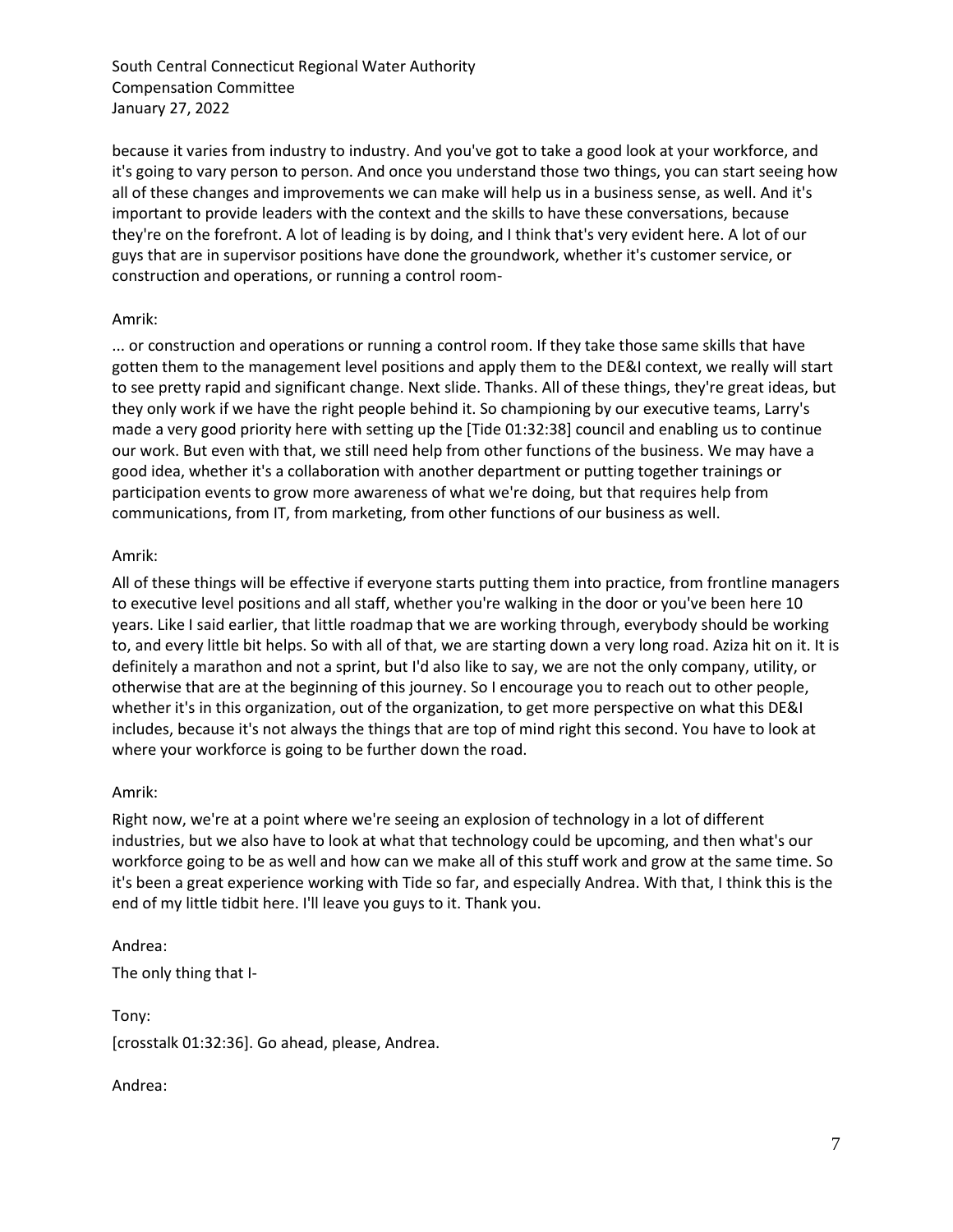Right. Thank you for that. Both Aziza and Amrik talked about the four L journey to inclusion. I neglected to say that at the beginning, so thank you for pointing that out. The four L journey to inclusion, that's what RWA is on. I love that I heard both Aziza and Amrik say what we say all the time. This work is a marathon and not a sprint. We've been working together for a year. We've gotten through the listen phase. We are going to go through a few more phases, the learn, the lean-in, and the live phases to really help them make DE&I part of what they do and not a separate track of work. There's some guiding principles that we encourage everyone to think about. What I love is that this leadership team is already leaning into it.

## Andrea:

The language that we use around this, the guiding principles in this is you really want to make sure you have diverse perspectives at the table. If you really are doing this DE&I thing, then the people around the table reflect the community that you serve or that you live in. We want to make sure we have diverse perspectives at the table. The second guiding principle is around shared authority. As we all know, no man, no woman is an island. In order for systems to drive change, you really do need perspectives from different parts of the organization, from different levels in the organization. So this idea of sharing the authority actually reduces work for everyone. We want people to instill this.

## Andrea:

The third is collaborative decision-making. One might think you couldn't bring 80 people into a room to make one decision, but we teach organizations how to do that and how to get to one decision. I know Aziza and Amrik would attest to this because during the Tide council, they did the work to create their DE&I roadmap, which was coming to a common DE&I mission, a common DE&I vision, a common set of DE&I values. They had to create that together. They also had to create their central challenge. There were 25 people in the room while we were doing this work. They had to come up with the common priorities and the initiatives to support those priorities, and they did that work. They did that. It is possible in organizations. We are teaching that to develop that muscle memory.

## Andrea:

When you know that you're living DE&I, those three things are evident. You have diverse perspectives, you have shared authority, and you have collaborative decision-making. We know the connection around engagement. How many organizations have you been in where there have been engagement surveys done? I'm going to make the connection for you from DE&I to the engagement. If there is a diverse group of people in an organization, that is fantastic. If there is equity, I give you what you need to be your best self, that is wonderful. If there is inclusion, you hear my ask and you implement it, that's wonderful. So if you have diversity, equity, and inclusion, you are going to have belonging. People will feel connected to the organization. Where you have belonging, you have high engagements, and we already know that high engagement means that people do more than you ask them to do.

## Andrea:

They work longer hours. They work harder. They make sure their quality is the best that it can be. So there's the connection from diversity, equity, and inclusion to belonging, to engagement, and so that's why we do this work. It is good for the organization. I thank you so much for allowing us to be here today and to share with you. We'd love to come back at some point in the future to let you know what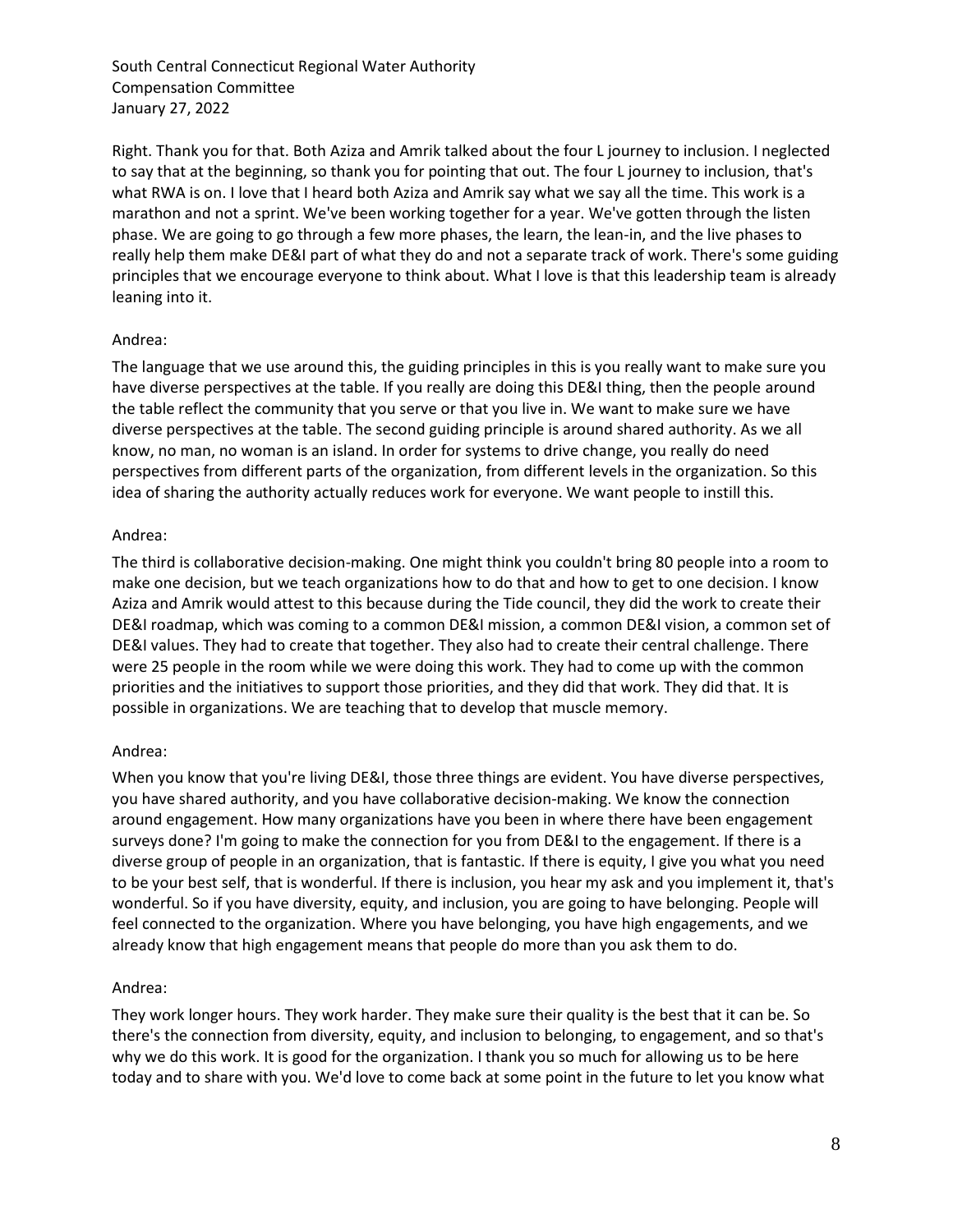progress we're making. I promise you there will be more progress. I just appreciate Larry and his leadership team for allowing us to be here.

## Tony:

Any questions of Andrea or Aziza or Amrik?

## Suzanne:

I want to thank you for being here. That was a very good presentation. I appreciate that. Amrik and Aziza, I just am really profoundly touched by your optimism and your articulation and your professionalism. Thank you very much. I also appreciate very much, Andrea, the connection between belonging and engagement, because I think you're right on. The one thing as I listen to your presentation that I think you would benefit from is if you take your listening data, which I call perception data, and try to match it up with or contrast it to actual data. I don't even have any great suggestions for you about what actual data you could mine in relation to your organization, but sometimes people have perceptions about things. Then in fact, when you look at the data, it's very different. Some people may perceive that diversity means this, but actually, what we're trying to articulate is that, or that diversity means something as it relates to what we look like and they think we are diverse, but when you point out the facts that what percentage of people identify other than a white Caucasian, it's like, "Well, not really. We're not."

## Suzanne:

I think that what facts do is they help perception. They come together at a conversion point to help inform at even a higher level and give you places to really push the system to do better. So I would ask you to take a look at what data, factual data in addition to perception data, and I think you'll have a wonderful mix between the two. In addition to that, I do agree it's a marathon and not a sprint, but just never forget that speed matters. We do not want to take a lifetime to solve some of the problems that we face related to this. So lean way in as we do this work.

Aziza:

Thank you for the feedback.

Suzanne:

Yeah.

Amrik:

Yeah. Thank you.

Andrea:

Fantastic.

## Catherine:

I was going to thank you for the presentation as well. I don't think I can say it any better than Suzanne did. I appreciate the methodical and really thoughtful approach that you are going through. So thank you very much. This is very informative and very encouraging.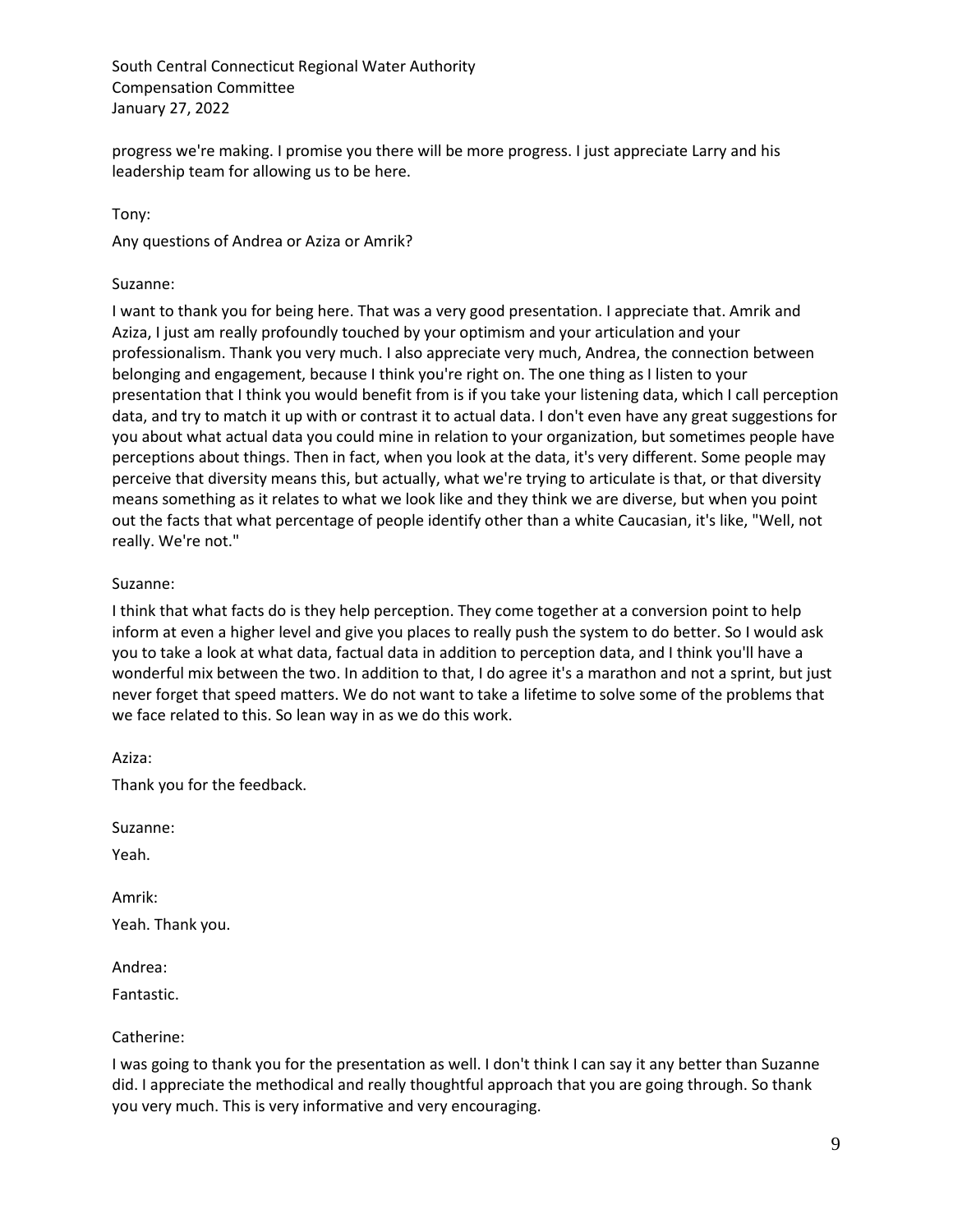Suzanne:

Yes.

Aziza:

Thank you.

Andrea:

Thank you.

Tony:

Okay, any other questions or comments? Okay. Well, thank you very much.

Amrik:

Thanks for having us.

Aziza: Thank you, everyone.

David:

Thank you.

Larry: See you. Thank you.

Aziza: Have a good rest of the day.

Andrea:

Thank you very much.

Tony: Thank you, folks.

Larry: [crosstalk 01:40:17]. Thank you.

Suzanne:

Take care.

Aziza:

Bye.